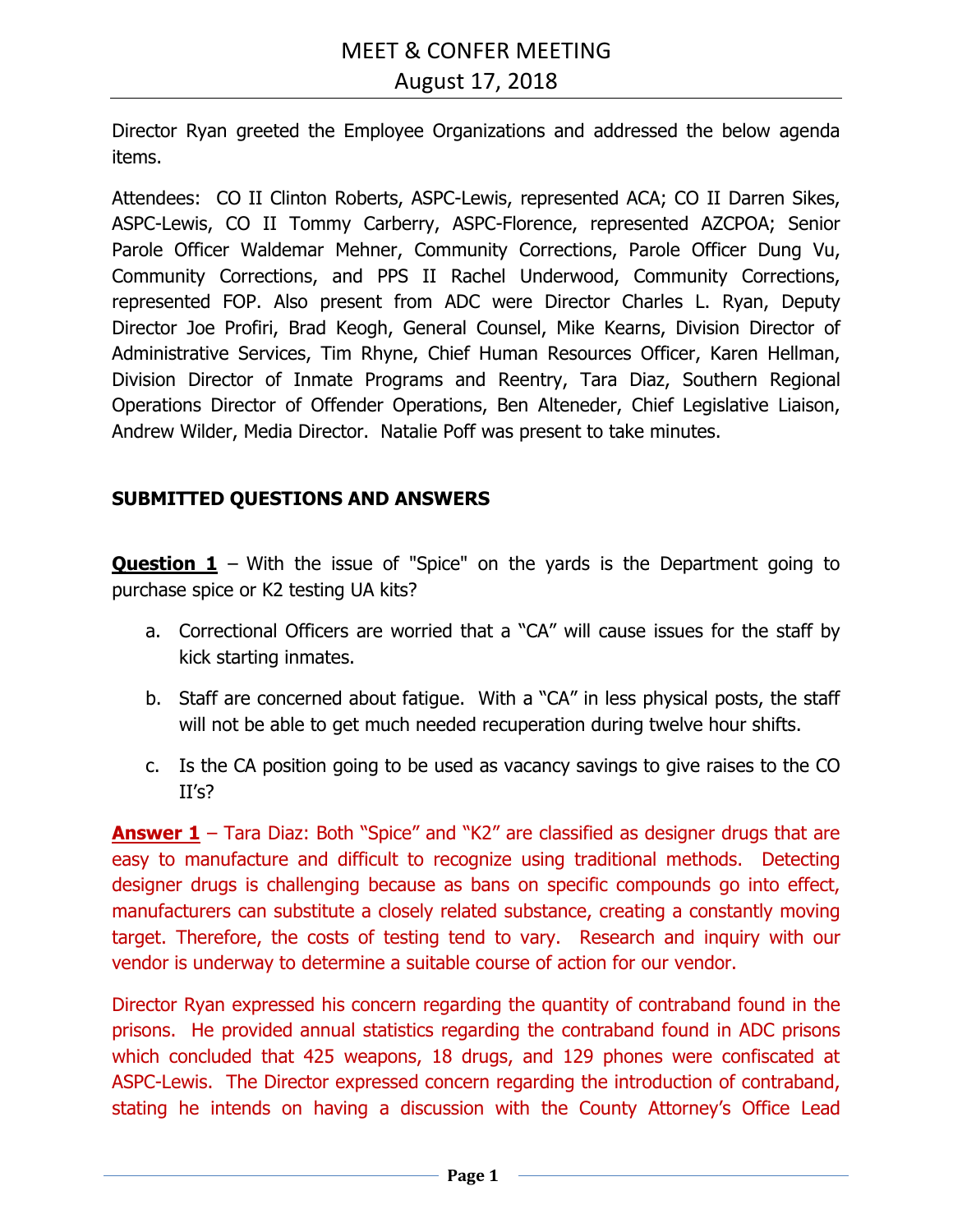Prosecutor to look into intensifying penalties for those who introduce or possess contraband in prison.

Employee Organization- Staff are concerned with the rising use of the super opioid Fentanyl. Typically Officers do not test for Fentanyl unless there is suspicion that the drug is being used. There is speculation that the offenders will stop using heroin and start using Fentanyl since drug screens are not routinely performed for that type of substance. This is particularly concerning for staff who have to search these offenders, as the slightest exposure to the drug can be very dangerous.

Director Ryan urged that the Officers wear personal protective equipment (PPE) when searching inmates, especially those whom are suspected heroin and fentanyl users.

Tara Diaz stated that the staff at the institutions have been trained on the use of Narcan, PPE, and safety measures to use when conducting inmate searches.

**Question 2** – Performance pay and MAP scores, many staff have brought this to our attention. The last merit pay was strictly on MAP when the merit pay/bonus before was everyone got something and also based on MAP scores. The biggest complaint is that there are Supervisors with bias. To base the Merit pay solely on MAP scores provides an avenue for bias and or retaliation against staff. If the Merit pay continues the employee organization(s) would like the department to consider a tier system of sorts, perhaps one based on MAP, discipline, and attendance.

**Answer 2** – Tim Rhyne: The current MAP system already takes into account the discipline and attendance of an employee during the appraisal period. The MAP process should be interactive and engaging culmination of discussions during the rating period. Employees should proactively document items to bring forth to their Supervisors. Supervisors in turn, should also have proper documentation to the ratings of their staff. Though the MAP process and the MAP rating scores are not subject to grievance, if an employee disagrees with the first line supervisor's ratings or comments, ADC provides the employee multiple opportunities to address concerns. The employee can provide specific information to the first line supervisor during the evaluation discussion, write rebuttal comments under the appropriate competency to document the disagreement, and submit written comments to the supervisor within 30 days of the appraisal to be included in their personnel file. Further, all MAP's are reviewed and approved by the up-line Supervisor. Also, the merit calculations are done at the Bureau/Complex level, to lessen the impact of deviations on the ranking of an employee's merit payment.

Employee Organization- Staff are concerned that Supervisors are only giving their staff 2.0 MAP ratings, despite employees purportedly going above and beyond in their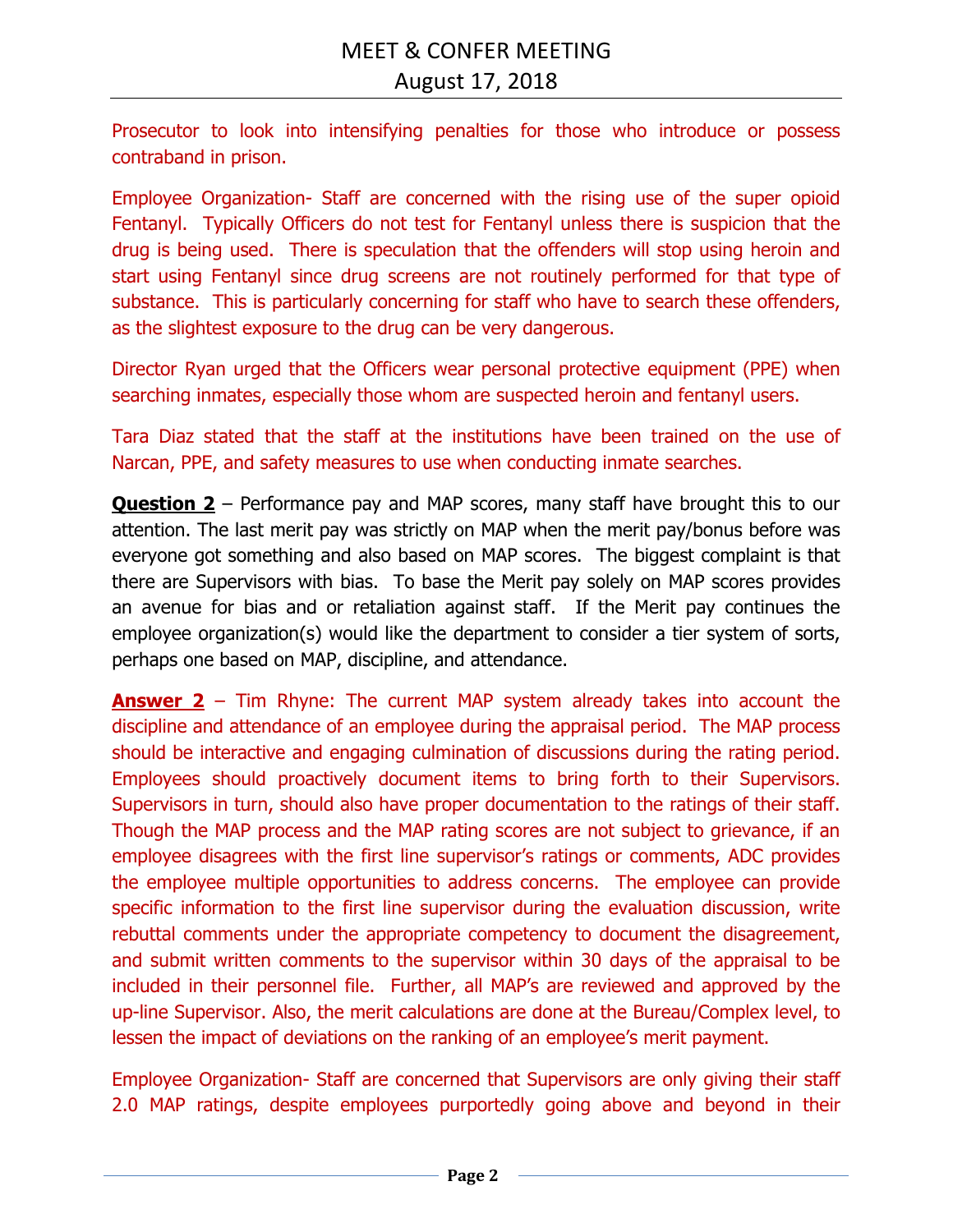performance. Employees are not getting recognition for their efforts and ultimately aren't receiving the maximum merit pay. There could be a number of reasons why 2.0 ratings are given across the board; it could be due to laziness/lack of care and concern, retaliation or truly an average performance; however, the issue is that not all Supervisors rate according to the employee's actual performance. Another point of concern is the inconsistent way in which employee performance is evaluated. An employee may receive a good MAP score even if he or she has had bad attendance, or discipline, and therefore the employee is eligible for merit pay. The suggestion of a multi-tiered system based on MAP, discipline and attendance would be a fairer approach to looking at merit pay consideration.

Employee Organization - Staff have observed that in the past four to five years the culture with inmates has changed. Millennials and younger inmates communicate differently. It was suggested that staff be educated on ways to effectively communicate with the younger population.

Director Ryan stated that the Department is actively working to enhance communication by teaching motivational interviewing techniques. Director Ryan then stated that he would like to start seeing changes/improvement in the culture in the next three months.

Tara Diaz added that the updated COTA curriculum will address communication.

**Question 3** – In the past few weeks we have been hearing rumors on the 12 hour shifts going back to 8 hour shifts. With over 900 officer vacancies does this rumor hold any truth?

- a. What has the department doing to solve the officer turn over since we are still over 900 vacancies?
- b. Has the department considered another "A3-Comittee"?
- c. Has the department considered possibly adding new members to the committee?

**Answer 3** – Tara Diaz: No, we do not have a positive change in CO II vacancies. 12 hour shifts will remain until staffing improves.

Tim Rhyne: ADC has explored and implemented a number of strategies to help combat the turnover rate recently. Some key things to consider are below:

• The Director continues to work with the Governor and Legislature with the goal of obtaining a salary raise for CO's. This coming Legislative session, CO salaries are the top priority for the Director to focus on.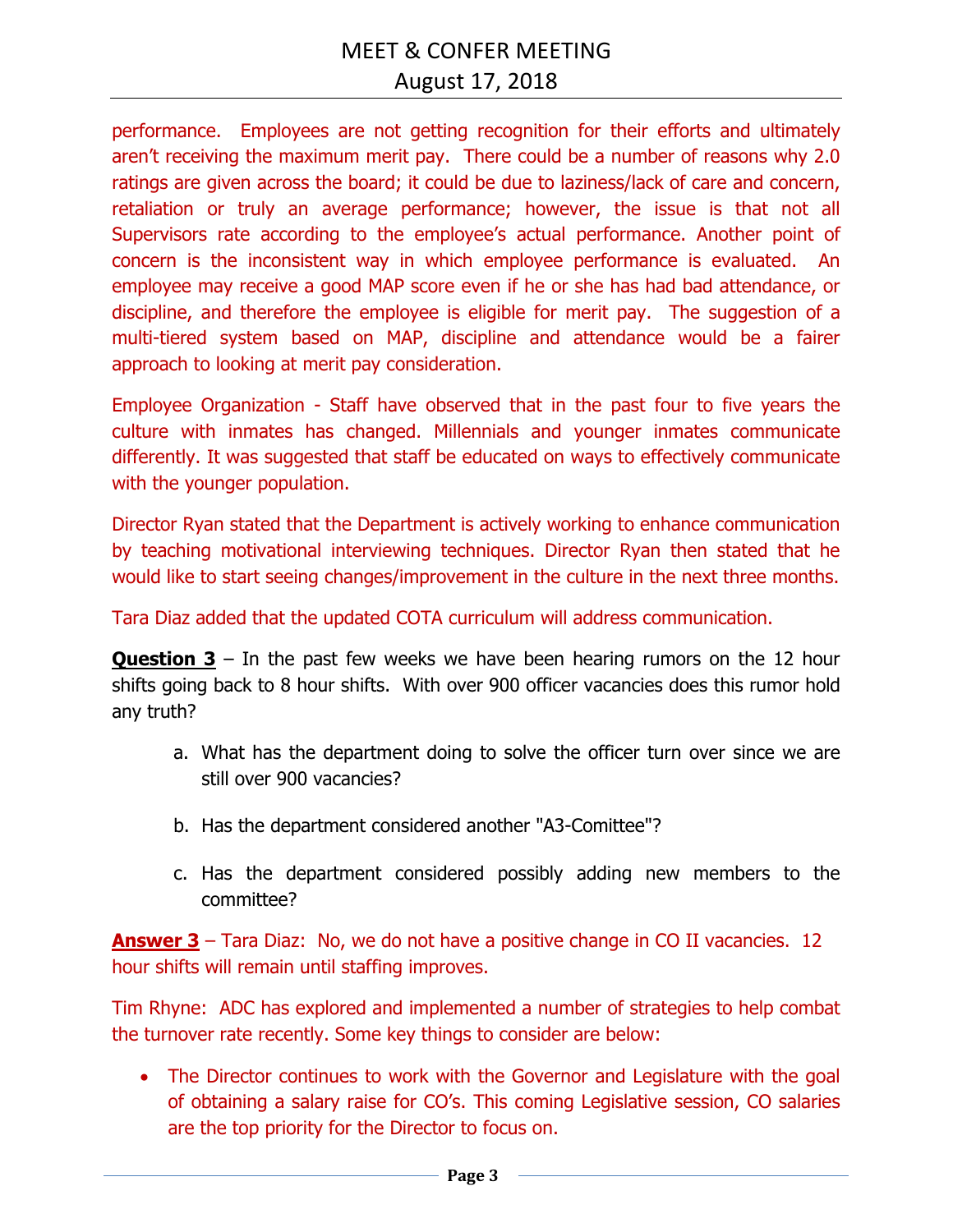- An A3 was originally convened in 2017 to work on staff retention with several strategies that were implemented to help with the goal of reducing CO vacancies. Some of the improvement actions taken to address the identified root causes of turnover are:
	- Development of a statewide training plan: in service/pre service of Correction Fatigue to Fulfillment to address stress.
	- Incorporating Supervisor self-awareness, behavior training into the Sgt. Leadership Academy and LEAD.
	- Reviewing the Cross Leveling Process to address errors that create work force frustration. Warden Patton provided a position paper as reference guidance for the Department on this subject.
	- Developing a "Thank You" video campaign for statewide electronic billboards.
	- Since the goal to reduce vacancies was not achieved, the A3 for CO Retention was reconvened on July 25, 2018. The team is constructed of some of the original team with additional new members as well.
	- The CO Trainee positon was created during CY18 to attract additional talent to the ADC. This position allows ADC the ability to attract applicants not meeting the POST age requirement for a CO I, but still obtain a position within the Correctional Officer series. CO Trainees are eligible for hire at age 18, which has helped us to fill vacant positions. The position is designed to give the CO Trainee the opportunity to perform meaningful work at the prison complex, but without direct inmate contact. Once they meet the age requirement to become a CO, they are strongly encouraged to attend COTA. There were 176 positions designated statewide for the CO Trainee position at various complexes. The program began in March 2018 of this year. We will continue to monitor the data to see if this position has any positive impact on future retention issues and vacancy rates.

The employee organizations shared their concerns regarding the placement of new, less tenured Officers on difficult, higher custody units. They asked if it is possible to have the ability to hand-pick staff for select areas/assignments.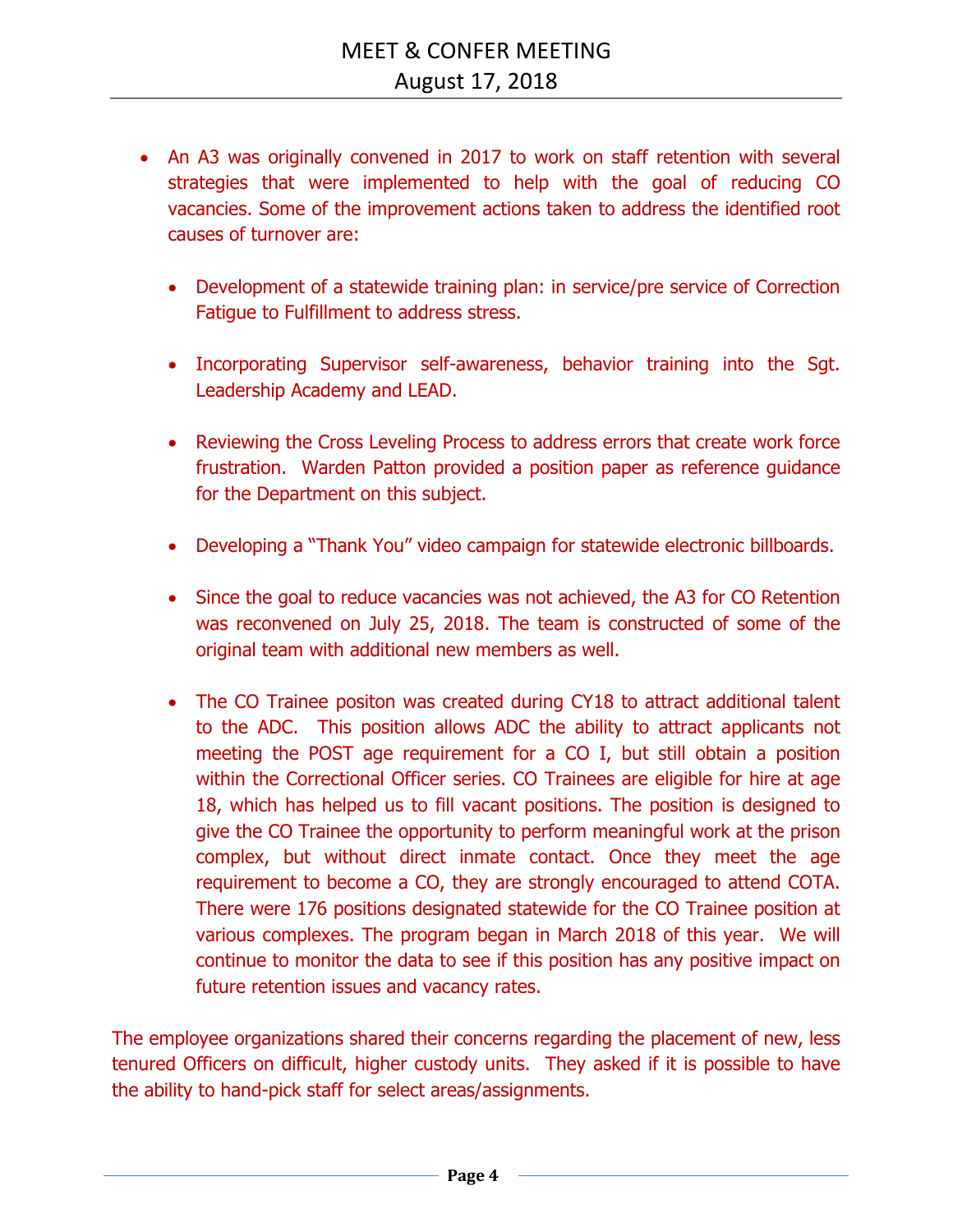Tara Diaz stated that preservice training will hopefully help take care of the communication issues as mentioned above; however, she said that the Department cannot put all seasoned Officers in difficult yards. There has to be a blend of both seasoned and newer Officers working cohesively to ensure all yards are staffed adequately.

The employee organizations rebutted by stating that placing tenured Officers at the difficult yards would help decrease the issues that newer Officers experience. The employee organizations suggested that the MAP system be used to allow Captains, Lieutenants and Sergeants to move staff around as needed.

Deputy Director Joe Profiri reiterated that the yards need to be staffed by both seasoned and newer Officers and emphasized the importance of the role the tenured staff play and how they teach and impact newer Officers.

Director Ryan advised that the Department did in fact reconvene the A-3 committee. Exit interviews and the data that came from the A-3 point to the same results; compensation continues to be the number one issue that impacts retention.

Director Ryan recently presented various data to the Governor's office and advised that he will continue to request a pay package. Director Ryan further stated that the Department improved by ten (10) percentage points on the 2018 Employee Engagement Survey in the treatment by supervisors category and saw a 200% increase in comments regarding compensation. He said his priority will continue to be focused on a pay package, which if approved, will be deployed over the course of several years. Director Ryan said the pay package proposal is due to be submitted on September 1, 2018 for the upcoming budget request meeting; however, he will ensure it is submitted to the Governor's office by August 28.

Director Ryan added that the proposal will not include the previous comparison of ADC being in the bottom 25% of surrounding states; rather he is going to focus on other local competitors in Arizona and the starting salaries and benefits they offer that impose a greater threat to ADC's retention. He stated ADC is putting forth a lot of effort to present an evidence based proposal and that he believes something very meaningful will come of this request.

**Question 4** – Control rooms at Stiner have been turned into a work station and will no longer be staffed with an officer as a control room officer (and a floor). With the recent issues at Stiner, this is a huge safety concern for staff, as well as, inmates. It is said that this directive came from the ROD. Is this true?

a. And if it is true, do you recognize the safety concerns of staff?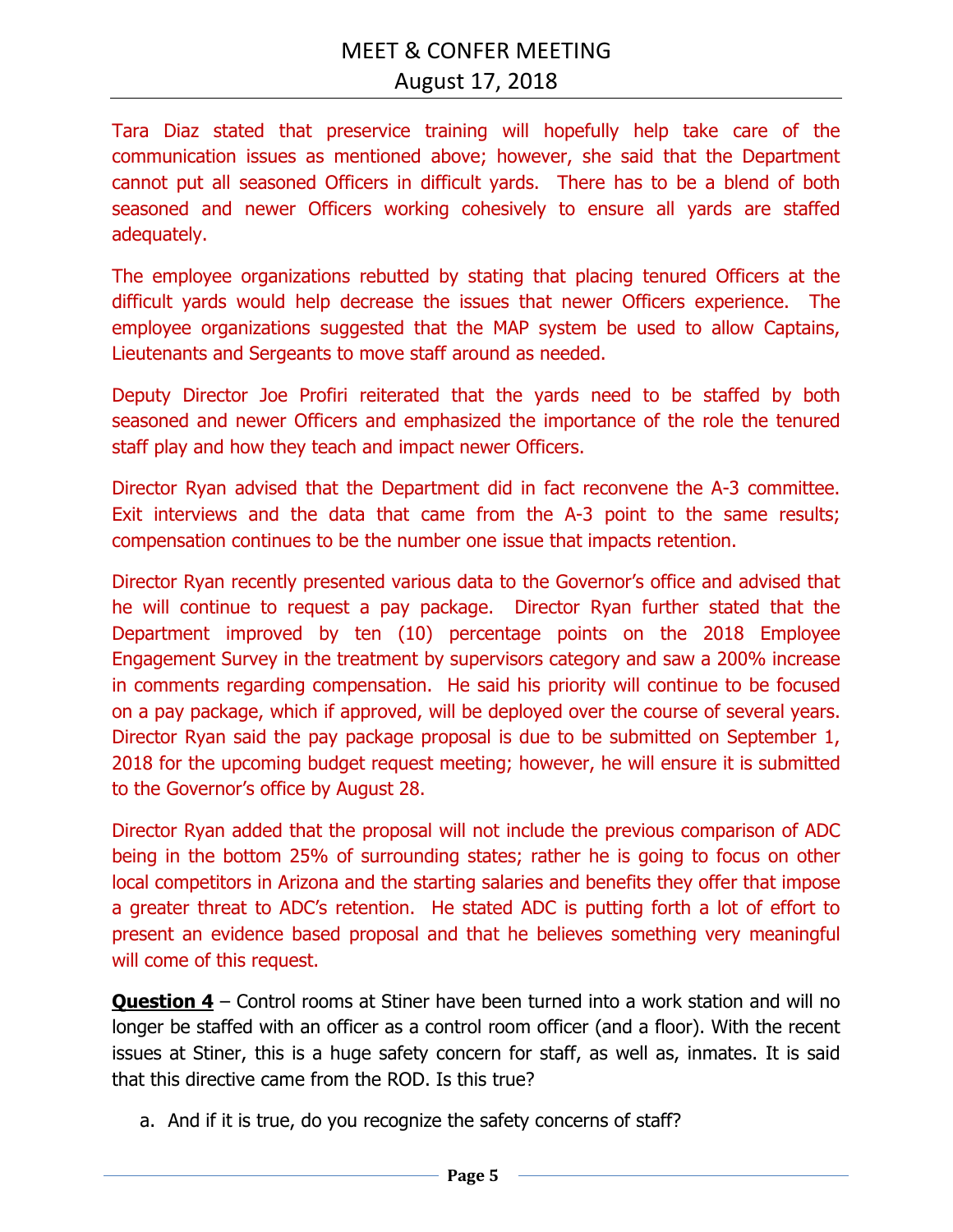- b. Do you support this directive?
- c. And if you do, would you please explain your rationale

**Answer 4** – Tara Diaz: No, the direction came from the Division Director of Operations; the NROD is ensuring it is complied with. Stiner Unit is medium custody and will follow the same procedures / practices that all other like units follow.

Director Ryan stated as a result of the Parsons vs. Ryan case, it is imperative to get the inmates out of their cells and walking around. He said that lockdown puts a lot of pressure on inmates and soon thereafter, tensions inevitably start to rise. Director Ryan advised that two thirds of the inmates from Browning Unit who are on death row were moved to Central Unit, Cell Block 5, and are now being managed as Close Unit inmates. That yard in many aspects has since changed for the better.

**Question 5** – Recently, Administrators and Program staff were informed of the Governor's and your mission to reduce recidivism by 25% in 10 years. As an employee of DOC, I believe this goal is possible. This has been discussed with several security staff and they have no idea what 25 in 10 is or what it even means. Security staff may be the most crucial component of this mission. Without their help, this goal will be hard to meet. We are all one team, and we need to work together as one team with a common goal. With no knowledge of the mission/plan/agenda, we will never succeed as a whole team.

**Answer 5** – Karen Hellman: Driving the message to the frontline officers (actually all front line regardless of what Division) is imperative if we want to meet the goal and we do not currently have a plan in place to do this. My suggestion would be have our Communications Director, Andrew, put together a workgroup to plan how to drive this down, implement the plan, and then follow up on how/if it is occurring.

A few ways to get the ball rolling:

- A Director's Message about it incorporating brief clips about Second Chance Centers and Reentry Centers
- Posters in briefing rooms and staff common areas
- Mini info sheets that can be shared in briefings- especially anything highlighting successes
- Covering it in COTA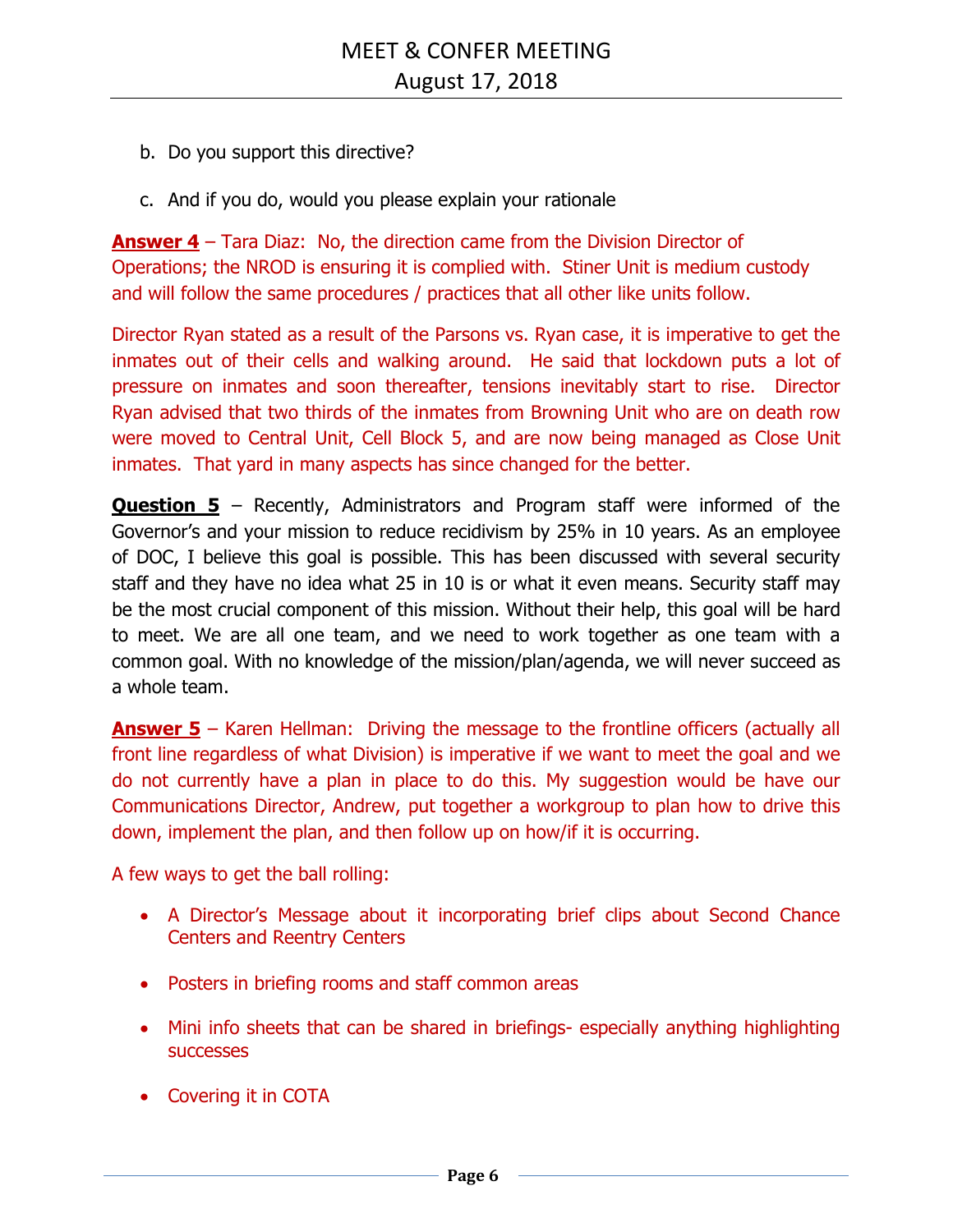- Make it part of all supervisory training
- Encourage staff to have something related to 25 in 10 as one of their performance goals on their MAP
- Training leadership at all levels to incorporate into every decision/ project the question of how this relates to 25 in 10
- Incorporate it into annual trainings, maybe even having its own CBT

This year, we were fortunate to have some uniformed staff at the IPR Summit. We would like to include more next year. Additionally, we have already discussed having a section devoted to where a "programs person" identifies another staff job not typically associated with recidivism reduction (accounting, officers, Deputy Warden, maintenance, etc.), and working with that person to present at the summit and tie that role into 25 in 10.

Director Ryan shared two videos of the Second Chance Rehabilitation Centers for Offenders. He acknowledged that we, as an agency, need to do a better job at explaining what 25 in 10 means. He said that all staff need to learn about the meaning of 25 in 10 and communicate that message to our stakeholders and communities.

Director Ryan stated in FY17, the Department's population decreased by 702 inmates. In FY18, the Department started with 42,200 inmates and decreased by an additional 83 inmates, with 42,117 inmates remaining. Director Ryan stated the population is leveling off. He said it is important to maintain energy toward recidivism reduction programs. He said the Department needs to focus its efforts on offender release. Further, he said there are no additional prison beds on the horizon. During a previous focus team meeting in Washington D.C., there was discussion about reentry and a conclusion that inmate growth has been in decline for quite some time. Director Ryan shared that the projected net growth of the inmate population is expected to bring in an additional 360 inmates per year over the next four years. We currently have a 4% vacancy rate in inmate beds statewide so it is imperative that recidivism and reentry be pushed, taught, and made a priority.

Karen Hellman added that Officers, such as CO II's, are the role models for offenders being released.

Deputy Director Joe Profiri added that 25 in 10 has been incorporated in the Strategic Plan and he strongly encourages all staff to look at it.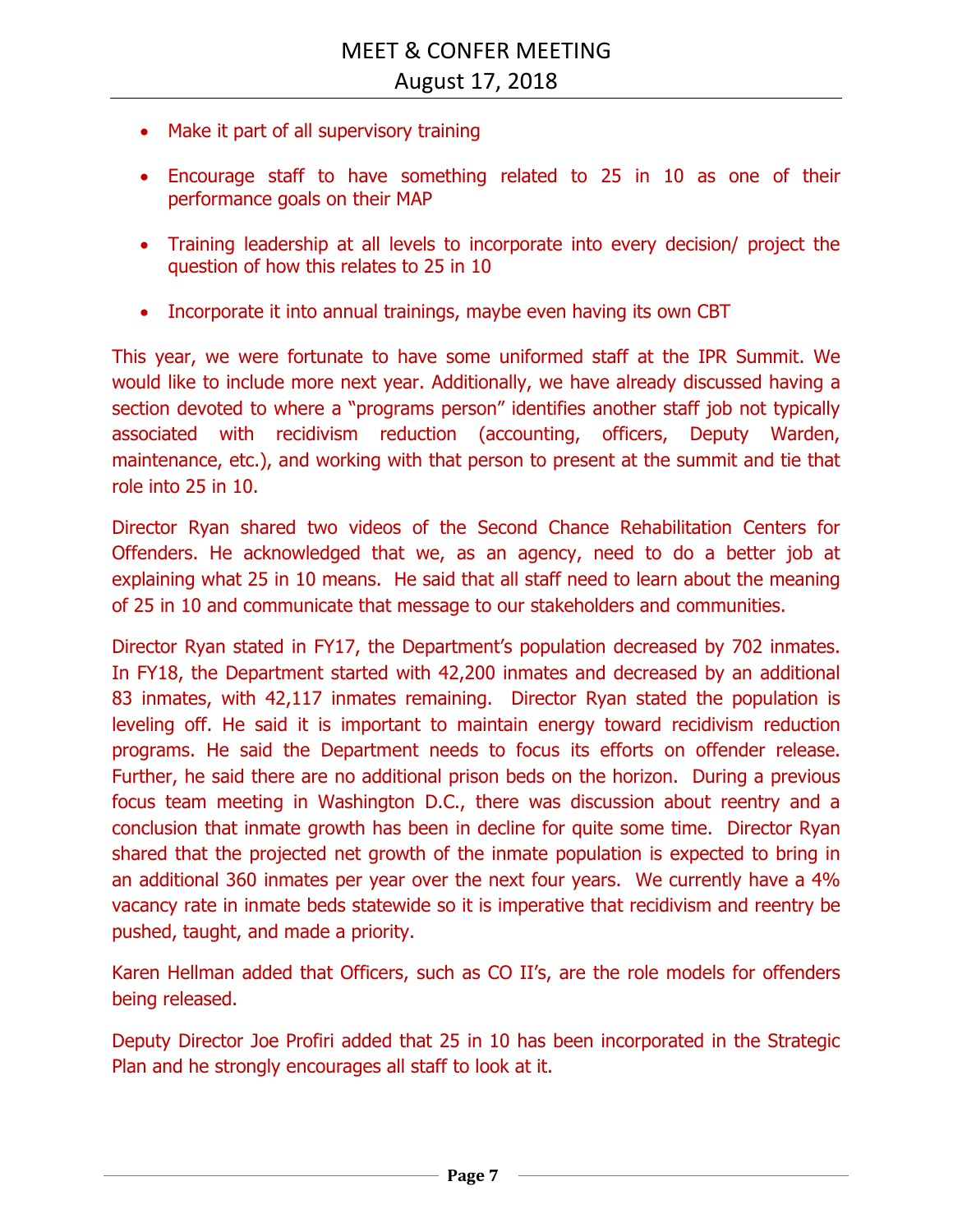**Question 6** – Pension reform for CORP and EORP will appear on the November ballot. The reforms mimic those that were put forward and approved for the public safety pension plan in 2016. This public safety pension plan provided for a replacement of the permanent benefit increase (PBI) with a cost of living adjustment (capped at 2%), based on annual changes recognized by the U.S. Bureau of Labor's Consumer Price Index for metro Phoenix/Mesa. Will the department urge employees to support this law change?

**Answer 6** – Mike Kearns: ADC encourages employees to be informed on the issues and to cast their ballot according to their conscience. This is true of the retirement initiative along with all other issues that appear on the ballot.

Pension and retirement issues are very important issue for employees and the longterm fiscal health of the ADC and the State of Arizona. In FY 2019 ADC was appropriated an additional \$26,561,200 to fund the CORP retirement increase as rates increased from 21.17% to 28.38%. The funded status of the CORP retirement system is approximately 57.3%. Once again, given the importance of the issues surrounding the retirement systems the ADC encourages all employees to be informed on the issues and to cast their ballot according to their conscience.

Mike Kearns mentioned that other State agencies have had issues that would impact them on various ballots over the years, but he was not aware of those agencies urging employees to vote for or against, those measures either.

**Question 7** – Although we request that questions regarding pay increases not be asked, we received a large number of questions regarding this issue. Therefore, what is the budget proposal from your office regarding raises for the next legislative session?

**Answer 7** – Director Ryan: Staffing and compensation are of critical concern to Director Ryan. As of August 13, 2018, the CO vacancy rate was 14.43% (with complex vacancy rates as high as 31.02%) and there were 960 vacant CO positions. According to market research, exit interviews, and other information compiled by ADC, compensation is a major factor in the level of vacancy and turnover of staff. ADC will continue to inform stakeholders of the compensation issues and plans to include a decision package related to compensation in the upcoming budget request.

The FY 2020 Budget Request and Strategic Plan is due September 4, 2018. Budget developments of decision packages, including compensation issues, are still being finalized. It would be premature to provide details of the FY 2020 Budget request until it has been finalized. However, ADC is developing a multi-year strategy.

Director Ryan stated that his priorities are focused on a pay package and health care.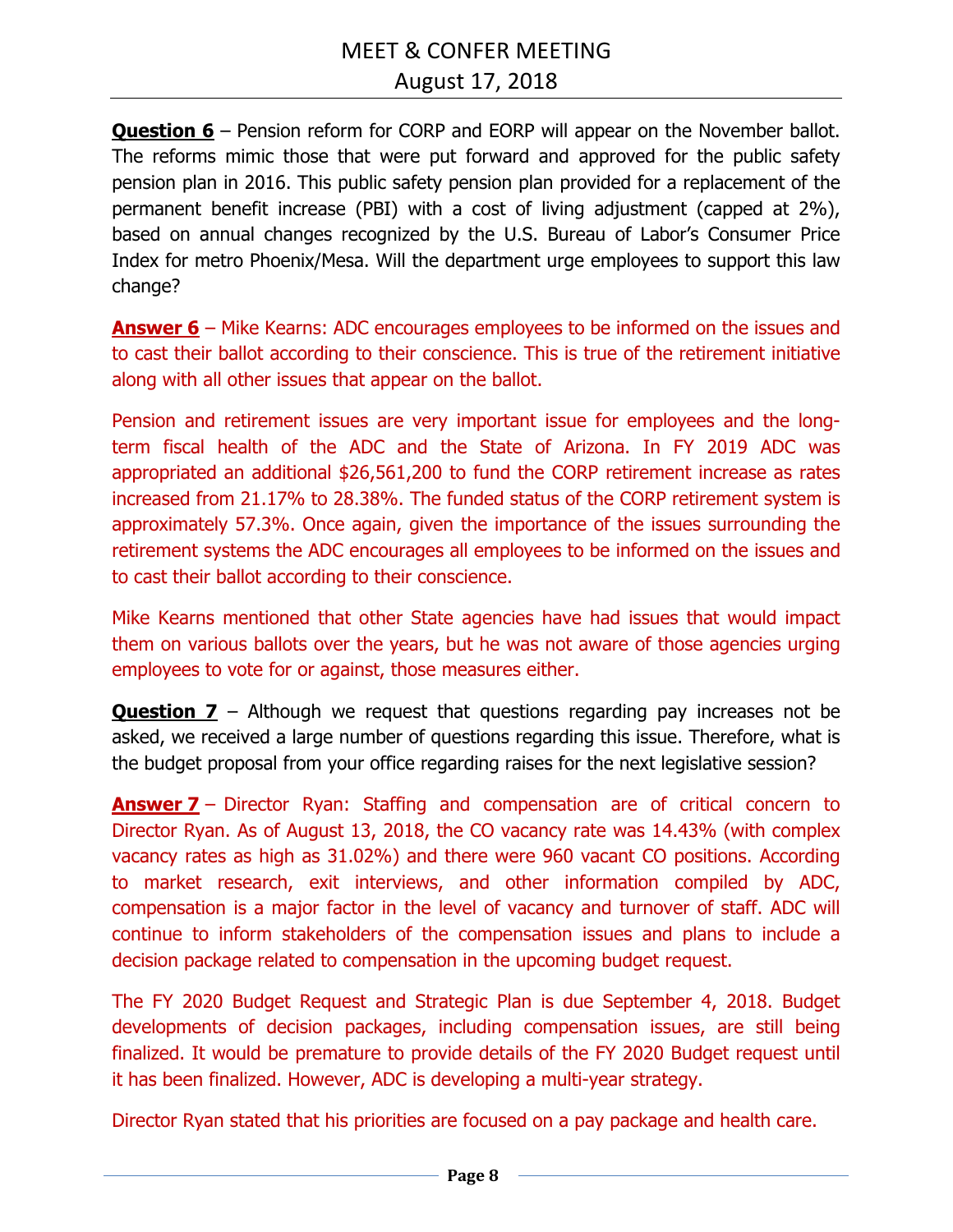**Question 8** – Is a voluntary grade demotion, not for disciplinary, the same as a demotion when determining eligibility for merit bonuses?

**Answer 8** – Tim Rhyne: Yes. When determining eligibility for merit pay, the Agency does not make a distinction between voluntary and involuntary demotions.

With regard to merit, employees that have a voluntary or involuntary demotion during the previous rating period are ineligible for merit.

The employee organizations expressed their concerns regarding the eligibility for merit pay. Specifically, the organizations gave an example of how an employee may promote to a position, then realize the job is not a good fit, and request to voluntarily demote. The employee organizations' concern is that employees who are invested in the agency who choose to voluntarily demote are being penalized by not meeting the eligibility criteria and subsequently not receiving merit pay.

CHRO Tim Rhyne will perform a further review of the impact of voluntary demotions on merit pay, to determine what options the Department may have regarding this scenario.

**Question 9** – The request for protective segregation from inmates is skyrocketing. As soon as an inmate is brought to DOC, they are requesting protective segregation.

- a. Does the Department have a plan to attempt some controls?
- b. Would they take this under advisement and impart something? Or should this be addressed at the institution level under AMS?
- c. Suicide ideation is also the "new" 805. What is the agency doing to formulate a better plan?

**Answer 9** – Tara Diaz: Actually 805 requests overall have reduced by over 900 in the past FY. We do have an increase in 805 requests at Alhambra reception, which is currently being evaluated for possible solutions. The IHP process is addressing some of the issues. We are getting more yards that comply with rules and violence is also reducing. We will continue to look for ways to use privileges and programs to make a difference.

You can address this at the unit level through AMS if the need is there.

Tara Diaz stated that the Department will continue to use privileges as a means to promote pro-social behavior in inmates.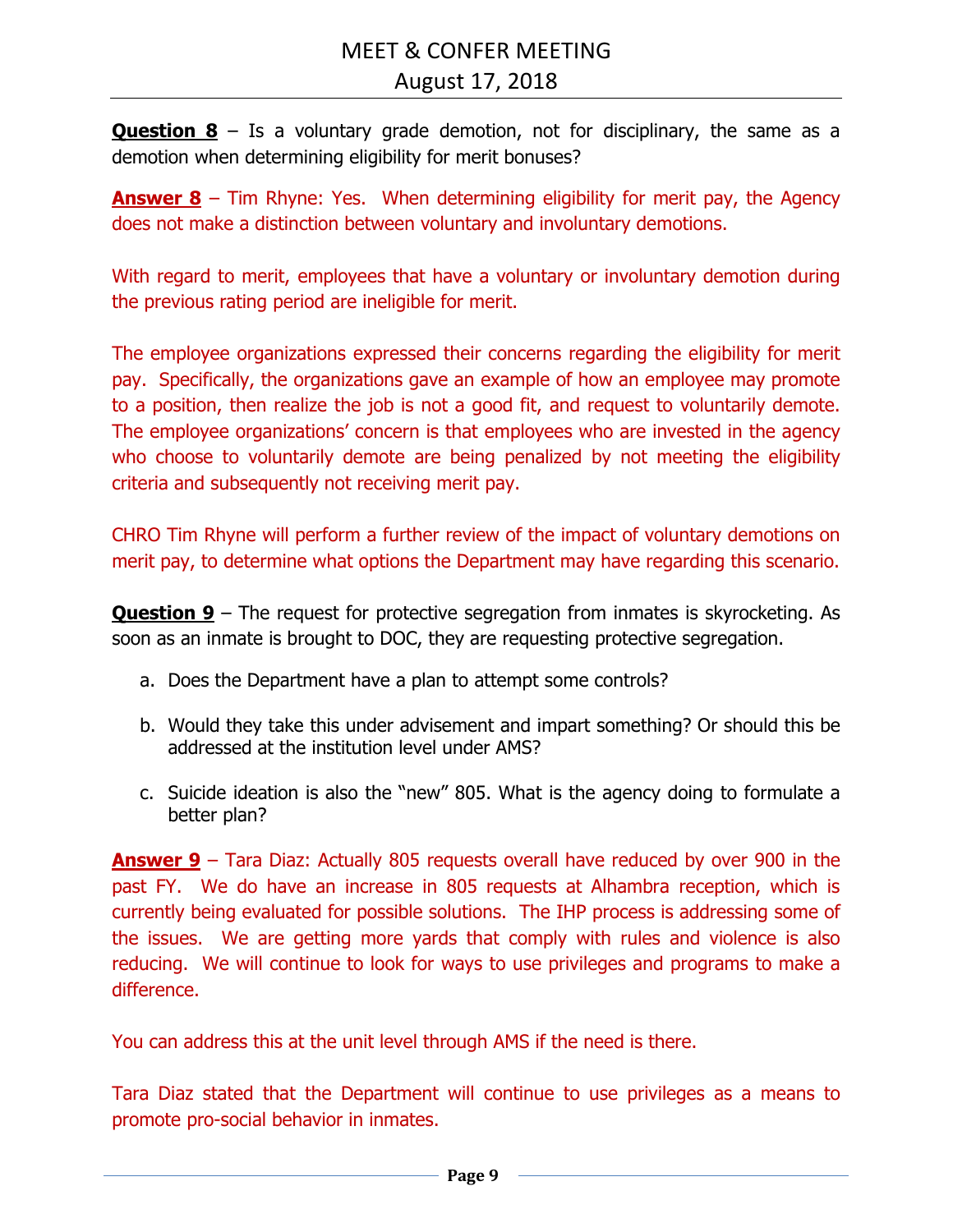Director Ryan stated that there will be a Director's Instruction that will soon go through the process to determine if the newly committed inmate needs to go through the 805 process. He said that looking at that process will validate the need or refute the need for protective custody or refusal to house placement.

**Question 10** – What's being done about the cost of health insurance? Once again still no pay raise but health care costs are going up.

**Answer 10** – Tim Rhyne: The state is self-insured, which means that, employees, retirees, and the State pay into the plan to cover the claims. As medical costs increase year over year, we must ask our employees and retirees to share more of the costs to meet our plan expenses.

The Preferred Provider Organization (PPO) and the Exclusive Provider Organization (EPO) plans will have an increase of 3% or on average \$3.00 per paycheck starting in 2019. The EPO plan will now have a deductible of \$100 for individuals and \$200 for families.

To assist employees to help offset this cost we are encouraging staff to participate in the Flexible Spending Account (FSA). The FSA plan is a pre taxable deduction from your paycheck and most people save at least 25% on each dollar that is set aside in the program. It is also available for spending January 1, 2019. For example, if you were to put \$200 into the FSA, which is \$7.70, each paycheck, the entire dollar amount of \$200 is available January 1st. This is a plan we suggest employees take advantage of to help offset the rise in deductibles. However, it should be noted that FSA money must be spent by March of the following year or it will no longer be available; so it is a use it or lose it plan. The FSA money does not carry over year to year.

Another method created to assist employees offset this added cost is the Health Impact Program (HIP). By participating in this program, employees are eligible to earn up to \$200 in cash incentives. Reach 500 points in the calendar year and be paid the incentive in the first quarter of the following year. Points are attained by completing different tasks such as exercising, nutrition programs or preventative medical screenings.

The state will continue to pay approximately 88% of the cost of benefits for all state employees.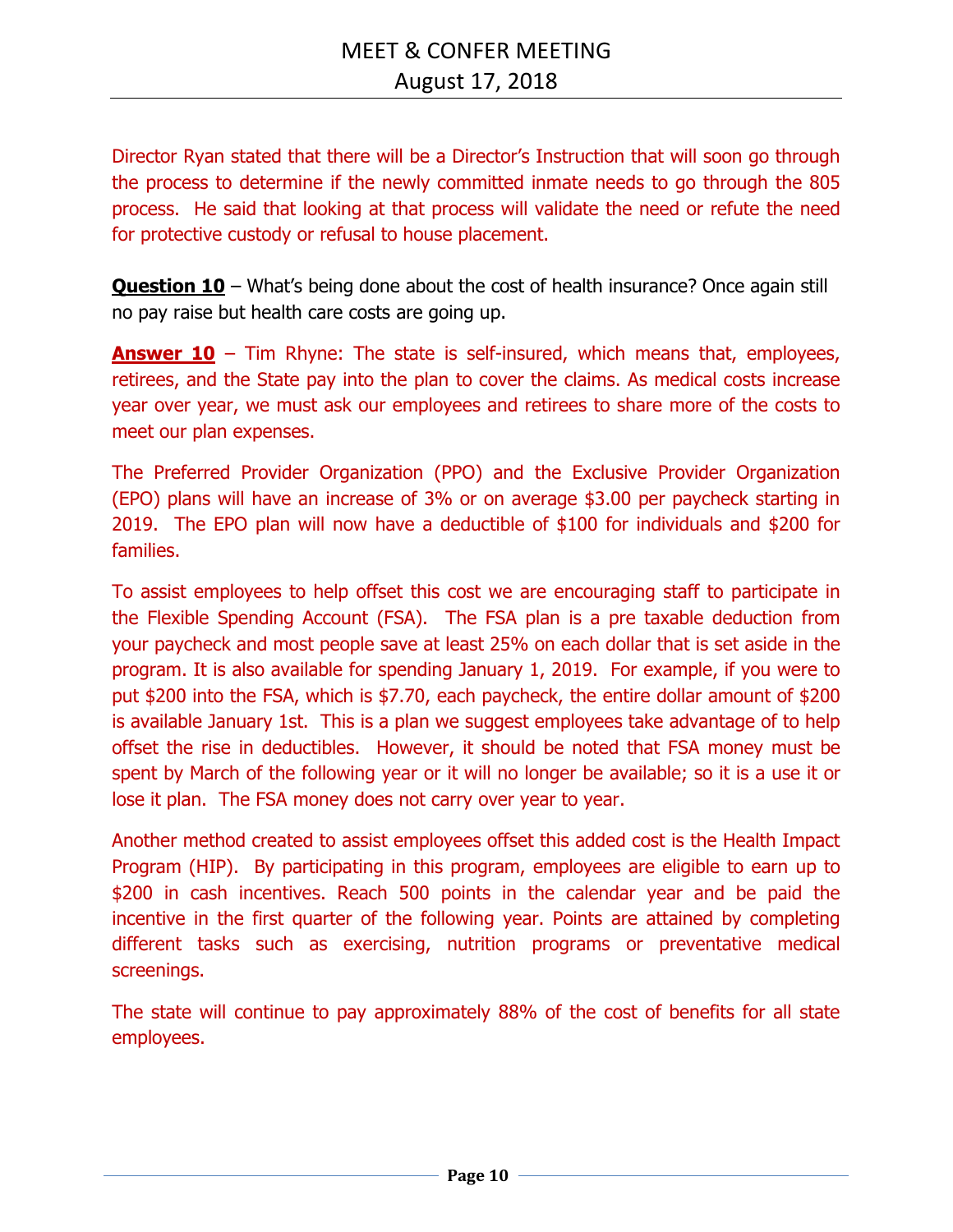## **Question 11** – Perryville:

- a. What is the department doing to get more staff almost every institution post below core level on a daily basis, This is not safe for the public. Staff and inmates.
- b. Is their going to be a policy in reference to the correctional Trainees?

**Answer 11** – Tara Diaz: The Department has, and will continue to focus on recruitment of correctional officer candidates. In my experience, employees have served as the best recruiters by simply talking to friends and family, thus sparking interest in others to join our field.

Additionally, as has been done over the past few years, ADC will be submitting a pay package request for CO pay increases during this next legislative session. We all recognize staff vacancies can have an effect on public, staff and inmate safety and share your concerns.

It is important to note that Perryville during the time period of January 2018-June 2018 has averaged 12 CO call-in's per day. The average percentage of CO's absent daily exceeds Florence or Eyman, which both have a very high vacancy rate.

We currently have an A-3 project analyzing staff retention. It seems that there is not a problem hiring new officers but have difficulty retaining them. If anyone has ideas on how this can be done better please share.

Tara Diaz stated that ADC employees are the best recruiters we have.

Director Ryan advised that ASPCs Lewis and Perryville have the highest call-in rate and further stated that employees can influence that number.

The employee organizations stated that some yards are only allowing one person to take annual leave per day due to the staff shortage.

Deputy Director Joe Profiri advised that the message being conveyed today is that if employees come to work, annual leave restrictions would be less likely and the circumstances would improve for both the Officers as well as the Units.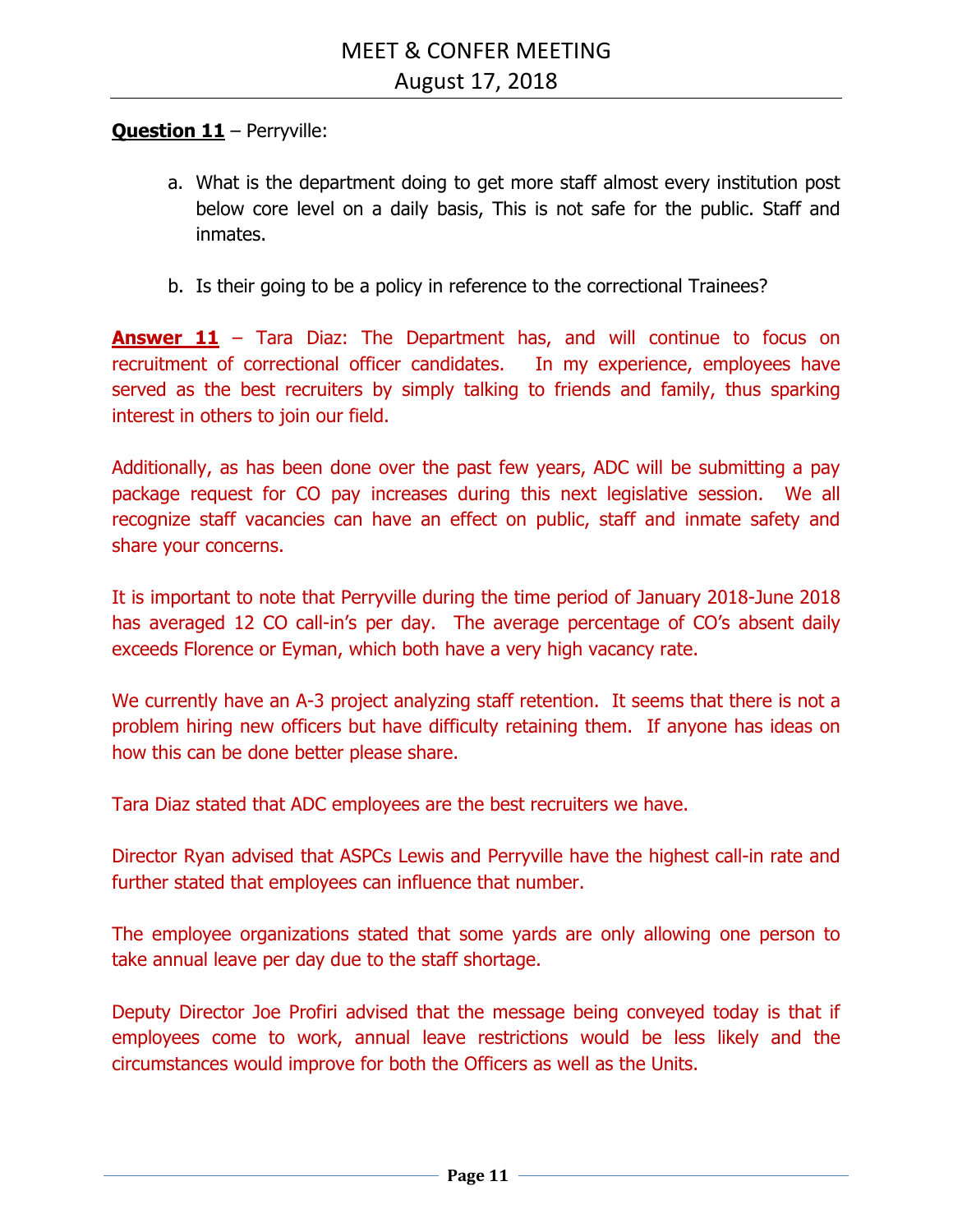The employee organizations suggested looking at a comparison of the age demographic at the units to determine if there are any trends / correlations between call-ins and age groups.

## **Question 12** – Winslow:

a. In Winslow they're giving the COII's 15% stipends. I and others are only getting 10% which we got when we started. Why are we not being fair across the board? Winslow is one of the shortest staffed yards in the state and unlike the rest of the state; we're too far for people to come work OT for us. I know we're not the backbone of the Department as he has put out before but myself I work 24 hrs. a week OT on shift and get posted as a COII. So my question is why do we keep giving the COII's more money while the rest of us who have to pick up the slack are being screwed over?

**Answer 12** – Tara Diaz: The issue being raised is somewhat confusing? Is this coming from a uniformed supervisor or a CO III?

You are correct in your statement that Winslow is one of the complexes that is negatively impacted in staffing. While Director Ryan did state that COIIs are the backbone of our organization, he also shared why the decision to expand the stipend for COIIs at ASPC-Eyman, ASPC-Florence, and ASPC-Winslow was made. All had vacancy rates above 25%. Recruitment and retention of CO IIs has proven to be a most challenging issue for ADC. With an improving job market, it makes it even harder to fill positions that historically have proven very hard to fill. The other positions- Sgt. and CO III have not been hard to fill positions.

This in no way is meant to diminish the hard work that is being put in each day and each shift. Nor is it meant to unfairly treat employees differently. The extra hours worked and varied posts worked are appreciated more than can be adequately described in this narrative. Please try to understand that budgeted resources are limited and it is not possible to give each employee the level of compensation that we all wish could be given.

Director Ryan stated that he does not want to develop the same approach as has been done year after year. The salary for the Sergeant, Lieutenant, Captain, Major, and Warden series was previously addressed to eliminate salary compression issues.

The employee organizations acknowledged that since eliminating salary compression ADC has yielded better supervisors.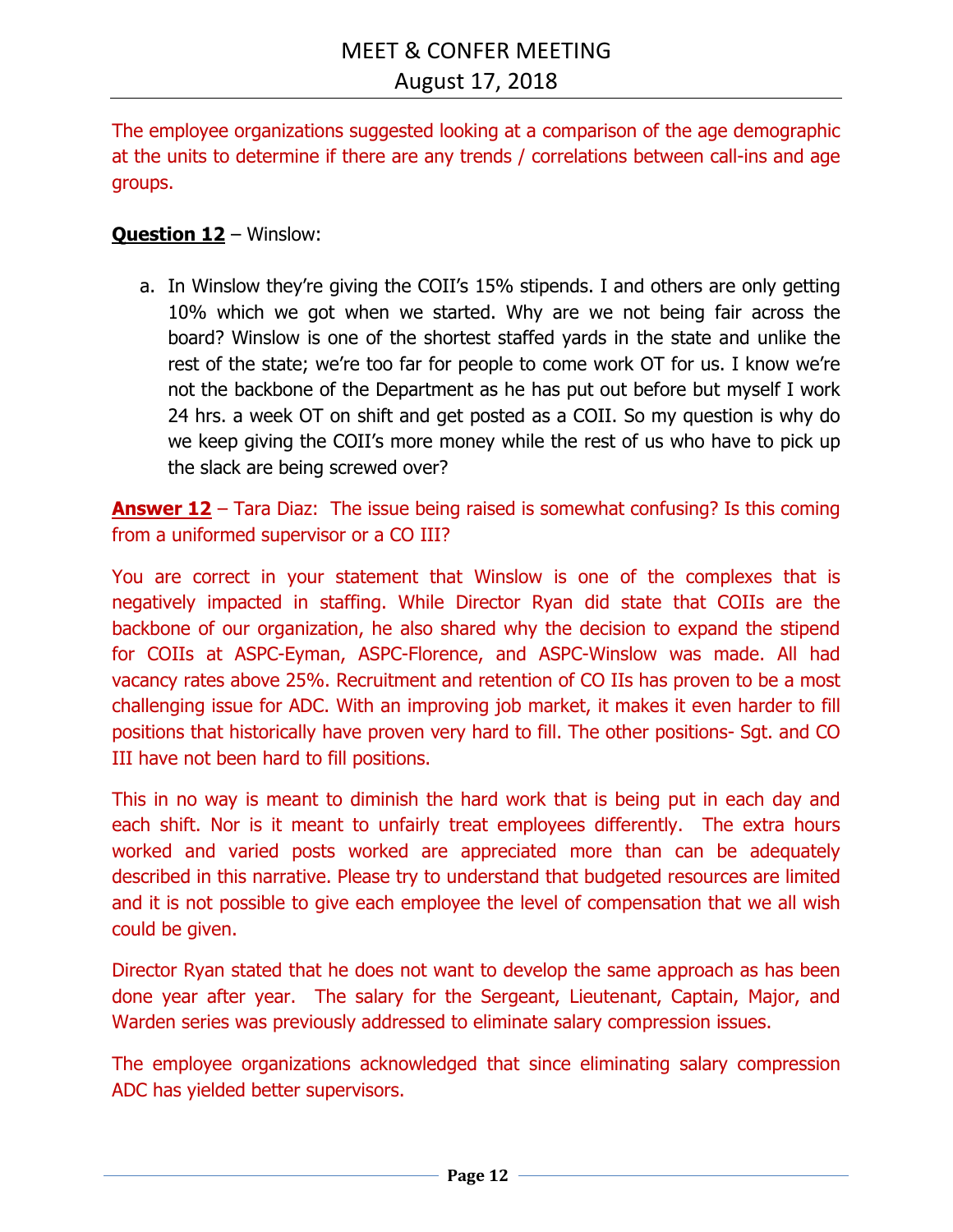Director Ryan added that when Officers promote to Sergeant, it is imperative that they move from the area in which they previously worked to mitigate any issues concerning conflicts of interest. The new Sergeant should not be supervising his former co-workers, allowing that to occur can create favoritism issues**.** 

### **ADDITIONAL INFORMATION:**

Please see below excerpt from Director Ryan's e-mail dated May 10, 2018, 9:40 a.m.

#### **Expansion of COII Stipends at High Vacancy Prisons**

COIIs are the backbone of our organization. As the job market has improved, it has become more challenging for the agency to recruit and retain COIIs. As of April 30, 2018 there were 926 (14.0%) vacant COII positions and ASPC-Eyman, ASPC-Florence, and ASPC-Winslow all had vacancy rates above 25%.

Effective June 16, 2018, stipends will be expanded for COIIs as shown in the table below:

| Complex                             | <b>Current Stipend</b> | New Stipend |
|-------------------------------------|------------------------|-------------|
| ASPC-Eyman                          | 5%                     | 10%         |
| ASPC-Florence, including Globe Unit | 5%                     | 10%         |
| ASPC-Winslow, including Apache Unit | 10%                    | 15%         |

These new stipends will be reflected in paychecks beginning on July 5, 2018. These new stipends will also be offered to new employees at the designated locations.

The following stipend categories will not be impacted:

| Complex                              | <b>Current Stipend</b>   | <b>New</b> |
|--------------------------------------|--------------------------|------------|
|                                      |                          | Stipend    |
| ASPC-Eyman*                          | 10% and \$100/pay period | No Change  |
| ASPC-Florence, including Globe Unit* | 10% and \$100/pay period | No Change  |
| <b>ASPC-Lewis</b>                    | 5%                       | No Change  |
| ASPC-Lewis*                          | 10% and \$100/pay period | No Change  |
| ASPC-Safford                         | 5%                       | No Change  |
| ASPC-Winslow, including Apache Unit  | 15%                      | No Change  |
| <b>Stipends for Non-COIIs</b>        | <b>Varies</b>            | No Change  |

\*These stipends were previously discontinued and are no longer available.

Please note, these stipends are not part of base salary, are subject to availability of funds, are not subject to CORP deductions, and will only be retained so long as the employee is working at one of the eligible geographical locations.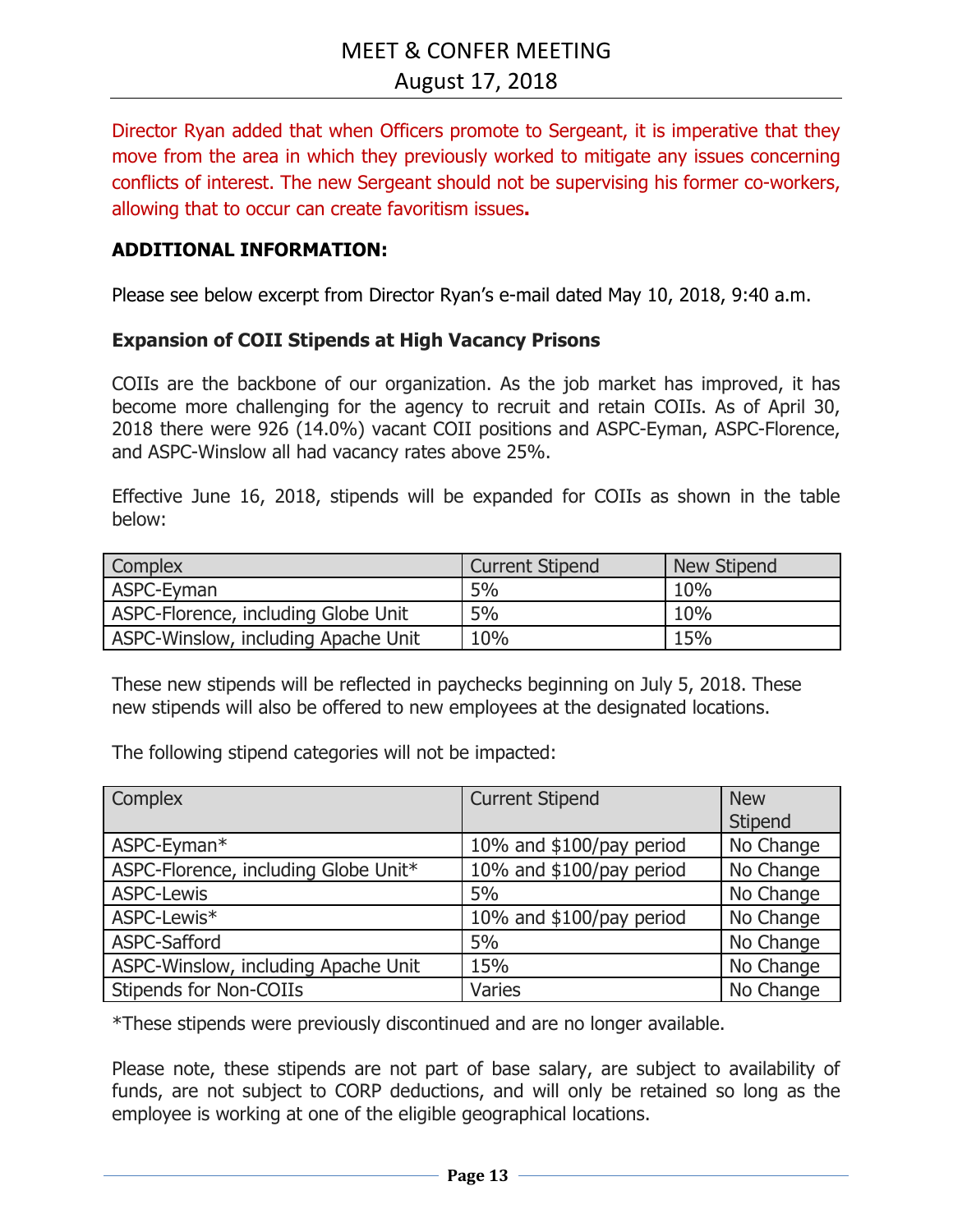COIIIs at Winslow that started prior to February 2008 were eligible and retain a 10% stipend that has not been offered to COIIIs since that time.

In lieu of stipends, ADC created threshold (or minimum) salary levels for many security positions that became effective April 3, 2014.

These thresholds are above the minimum of the salary range. All employees below these amounts had their base salary increased to the new threshold levels. This change impacted the permanent, base pay for approximately 440 non-COII security staff (including 128 COIIIs) and dramatically reduced compression issues among security positions. See below:

| <b>Job Classification</b>               | Minimum of Salary | <b>Threshold Level</b> |
|-----------------------------------------|-------------------|------------------------|
|                                         | Range             | Salary                 |
| CO III                                  | \$37,425          | \$42,000               |
| CO IV                                   | 40,865<br>\$      | \$50,000               |
| Sergeant                                | 40,558<br>\$      | \$44,500               |
| Lieutenant                              | 41,224<br>\$      | \$49,000               |
| Captain                                 | 44,423<br>\$      | \$54,000               |
| <b>CCO</b>                              | 38,558<br>\$      | \$42,000               |
| <b>CCO Senior</b>                       | 41,224<br>\$      | 49,000<br>\$           |
| <b>Community Corrections Supervisor</b> | 44,423<br>\$      | 54,000<br>\$           |

## **Conclusion**

It is our hope that these steps will serve the agency and the public well by assisting ADC to better staff prisons with trained, experienced, engaged, and dedicated employees. I value each and every one of you, and I wish that resources permitted increased compensation for all ADC employees. The executive team and other key staff have worked very hard the past several months to identify our most critical staffing and retention needs, and to creatively address those within funding constraints. Staffing challenges and competitive compensation are ongoing challenges for most organizations. ADC will continue to work with the Governor's Office and Legislature to address these challenges moving forward.

**Question 13** – Is it still necessary to continue the rotation? Senior staffs that are being rotated are treated like they just started. They lose everything they have worked for over the years i.e.; RDOs, shift, operation. Where are the incentives to help keep senior staff?

**Answer 13** – Tara Diaz: Staff rotations are necessary as they allow staff to experience different custody levels and develop different skills. Department Order 524 regarding staff rotation is written well, and wardens are following it. Wardens attempt to keep staff who are being rotated on the same shift and if at all possible the same RDO's. If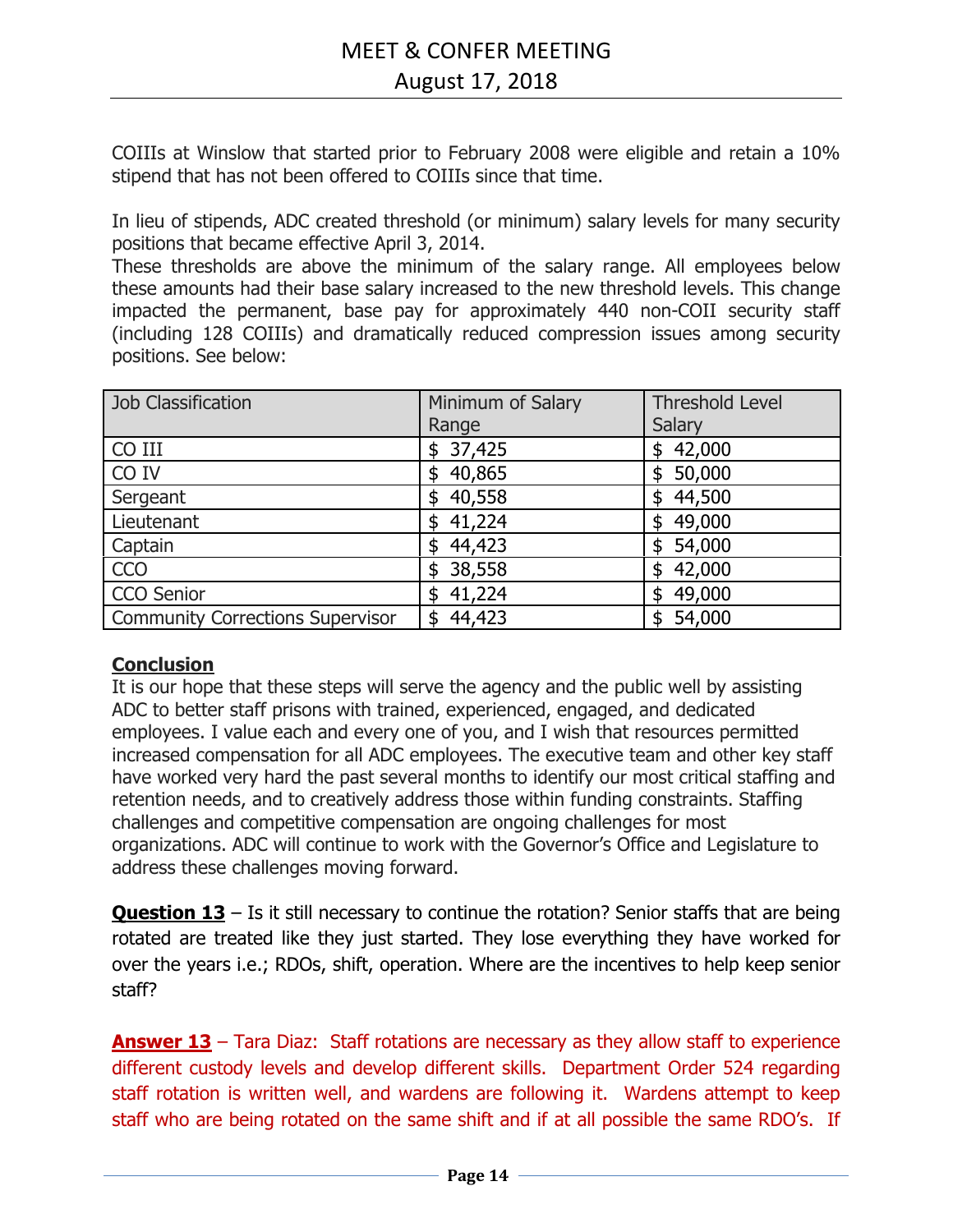staff cannot retain these, policy has a mechanism for the staff to get on a list and they take priority over transfer requests.

Senior staff is the same as others in regards to rotation. All are returned to previous RDOs as soon as possible.

Tara stated that in an ideal world, there would be a perfect blend of experience on all shifts. Instead, what happens is tenured Officers transfer to different shifts, which are perceived as easier shifts, which worsens the predicament.

In regards to use of force and communicating with inmates, Director Ryan stated that we should talk to people the way we want to be talked to. Inmates are human beings and should be treated with dignity and respect and they'll likely reciprocate.

After watching three videos about Reentry Centers, Karen Hellman provided the following statistics on how recidivism is affected by programming.

## **ADDITIONAL INFORMATION:**

- a. Created as a result of the Goal Councils established by Governor Ducey as part of the Arizona Management System
- b. Pre-release program for inmates
- c. Established in March 2017, expanded capacity in Lewis and Perryville the following year
- d. Current capacity: Lewis = 265, Perryville = 63, and Tucson =  $48$
- e. 60 day program
- f. A sampling of partnerships include: DES, AHCCCS, Homebuilders Association, MVD, Department of Housing, community providers, Dress for Success, ASU, Sun Transit, and various religious organizations
- g. Technical violations from FY17 to FY18 reduced by 3.4%

#### **Snapshot of program progress as of 07/26/2018:**

|                              | Lewis | Perryville | Tucson | <b>Total</b> |
|------------------------------|-------|------------|--------|--------------|
| $\#$ Currently Participating | 210   |            |        | 297          |
| # Completed                  |       |            | 283    | ,285         |
| $\#$ Job Placements          | 376   | 118        | 78     | 772          |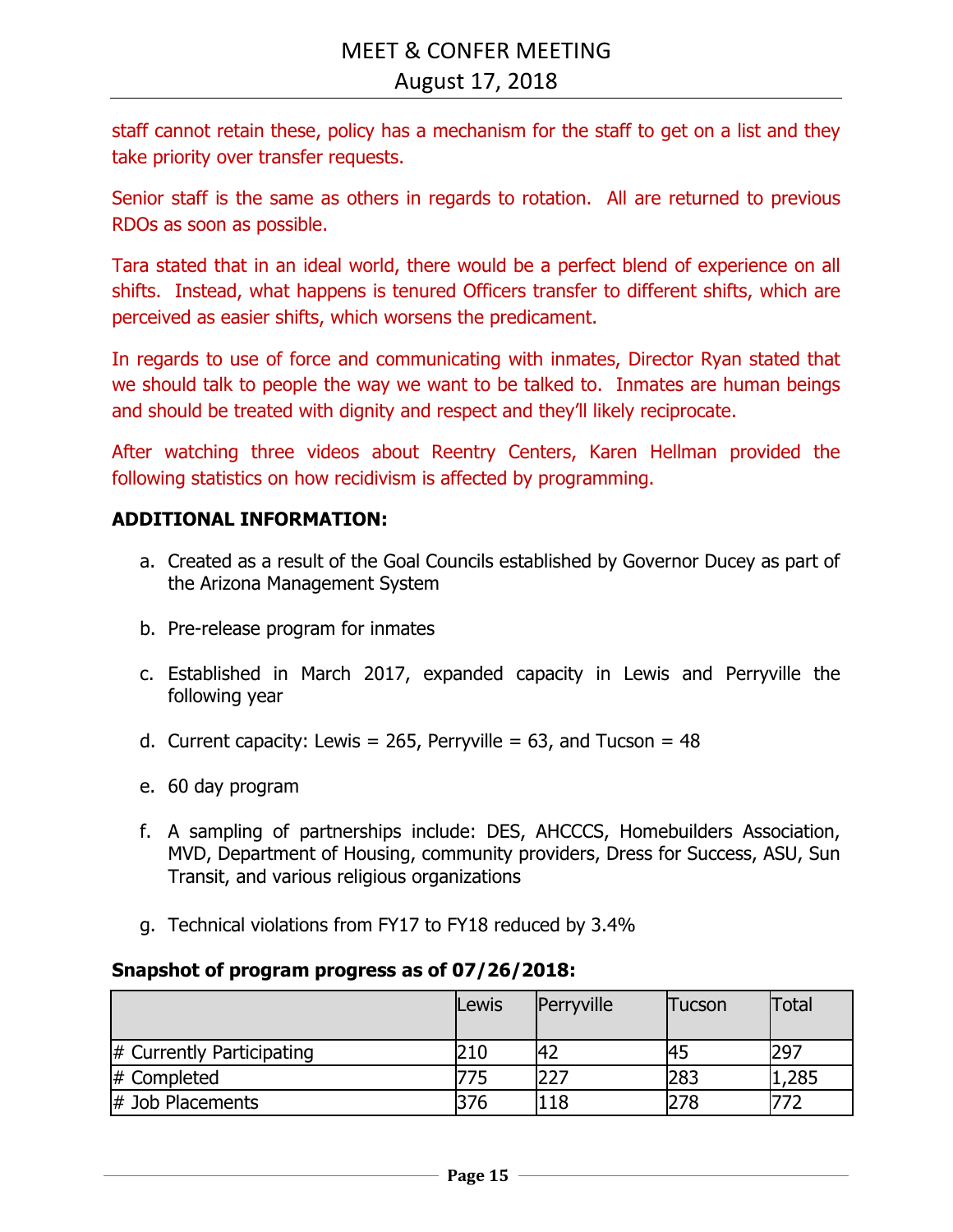\*\*\*Please note that in some cases an individual participant may end up with more than one placement. For example, he starts at company A and then 2 months later moves to company B for a higher paying job.

## **Reentry Centers**

PRC started in December 2012

- Homeless
- Sanctions
- Intensive Treatment with Housing
- Day Reporting
- Sex Offenders allowed

MRC started in July 2016

- Sanctions
- Intensive Treatment with Housing
- No Sex Offenders allowed

Variety of services offered at both centers. Partnerships include DES and community based volunteers.

Community Medical Services offers Medication Assisted Treatment at both MRC and PRC for those offenders in the ITH program who qualify and volunteer.

#### **Program Completions at the MRC and PRC:**

|            | <b>Total Sanctions</b><br><b>Completed</b> | Sanctions Successful | Sanctions<br>Unsuccessful |
|------------|--------------------------------------------|----------------------|---------------------------|
| <b>MRC</b> | 2,004                                      | 1,936(97%)           | 68(3%)                    |
| <b>PRC</b> | 2,434                                      | 2,147 (88%)          | $12\%$                    |

|            | Total<br>Intensive Treatment Successful<br><b>Completed</b> | <b>Intensive Treatment</b> | Intensive Treatment<br>Unsuccessful |
|------------|-------------------------------------------------------------|----------------------------|-------------------------------------|
| <b>MRC</b> | 487                                                         | 356 (73%)                  | 131 (27%)                           |
| <b>PRC</b> | 724                                                         | 925(45%)                   | <b>399 (55%)</b>                    |

|            | Total<br><b>Homeless</b><br><b>Completed</b> | <b>Homeless</b><br>Successful | <b>Homeless</b><br>Unsuccessful |
|------------|----------------------------------------------|-------------------------------|---------------------------------|
| <b>MRC</b> |                                              |                               |                                 |
| <b>PRC</b> | 1,980                                        | 1,124(57%)                    | 856 (43%)                       |